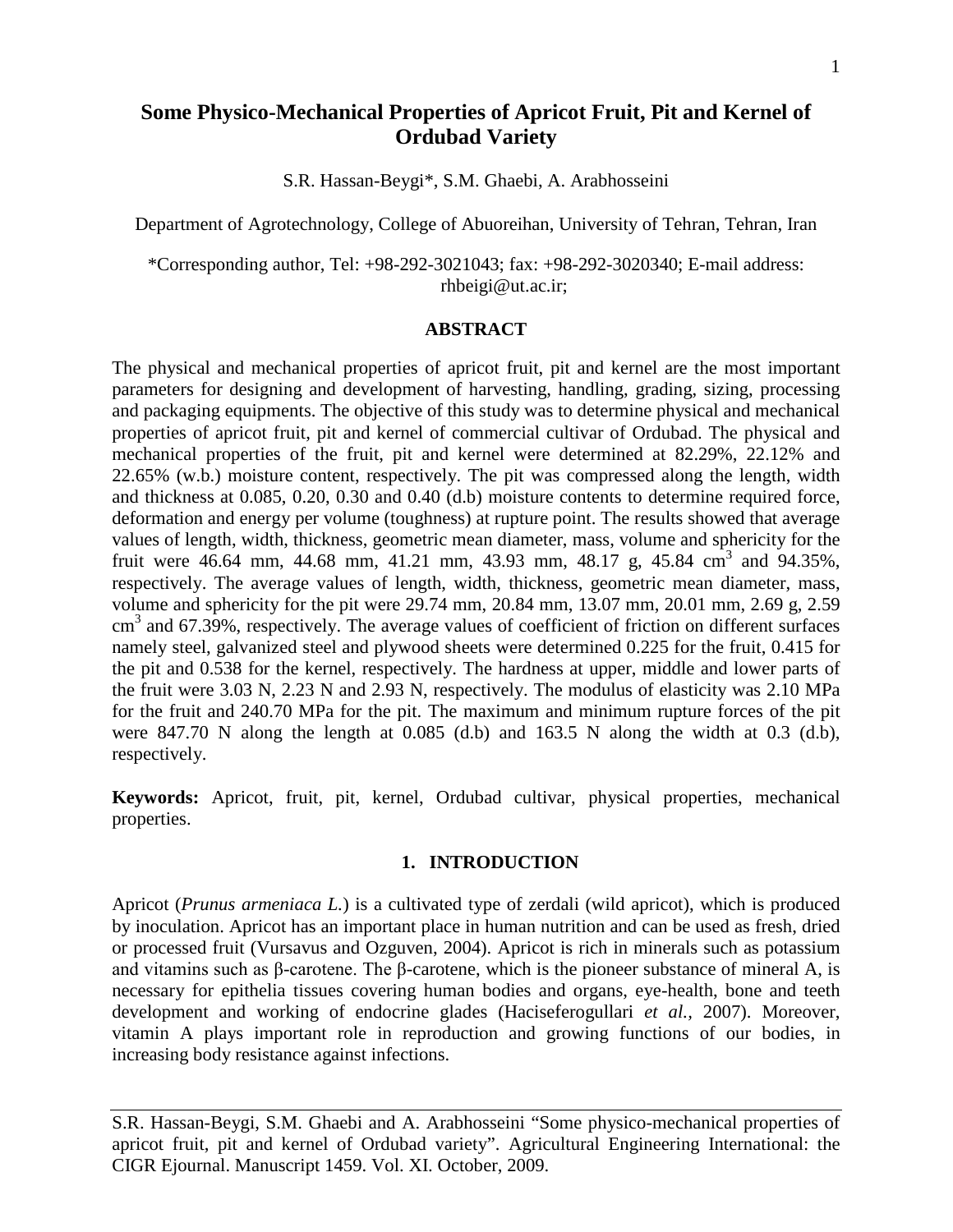Apricot trees can grow all over the world. The annual production of apricot exceeds three million tons and the main apricot producers are Turkey, Iran, Italy, France, Spain, Morocco, Hungary, Tunisia and Australia. Iran with 3113000 apricot trees after Turkey has the second place among the apricot producers with 275580 tons annual production (FAO, 2007). So far, more than 130 apricot varieties have been known in Iran. Some of the most commercial varieties are Ordubad, Ghermez-e-Shahrod, Ghorban-e-maragheh, Nasiri and Naderi (Moghtader, 1989).

Apricot pit consists of shell and kernel. The shell of pit to be formed of sclerenchyma and fiber maters and then is hard and strengthen. The apricot kernels have 40% oil, some protein, sugar, essence and A, C and B17 vitamins and cobalt. The kernels are used as dried nuts and in the production of oils, benzaldehyde, cosmetics, active carbon, and aroma perfume (Guner *et al.,* 1999). The shell obtained from extraction of the kernel from pit traditionally used as fuel in rural areas and in producing Medium Density Fiberboard (MDF) in recent years.

The physical and mechanical properties of agricultural products are the most important parameters for designing and development of handling, sorting, processing and packaging systems. The properties have been determined by previous researchers for many of agricultural products. The physical properties of hazelnuts and almond nut and its kernel were determined by Aydin (2002 and 2003). Some nutritional and technological properties of Turkish wild plum fruits were found by Calisir *et al.* (2004). Some physical properties of Hacıhaliloglu apricot pit and its kernel were determined by Gezer *et al.* (2002). Some physical properties of Shams, Nakhjavan, Jahanghiri, Shahrud-8 and Gheysi-2 apricot fruit were determined by Jannatizadeh *et al.* (2008). Effect of moisture content on physical properties of Sonati-Salmas apricot kernel was studied by Fathollahzadeh *et al.* (2008a). As well, the physical properties of Tabarzeh apricot kernel were investigated by Fathollahzadeh *et al.* (2008b). The physical and mechanical properties of Tabarzeh apricot fruits, pits and kernels were also determined by Ahmadi *et al.* (2008).

In spite of the second place of Iran among the apricot producers, the share of Iran in the world market is not considerable related to the apricot fruits, kernels and their related derivatives. The literature survey showed that there is limited published data concerning physical and mechanical properties of apricot fruit, pit and kernel of commercial cultivars such as Ghermez-e-Shahrod, Ordubad, Ghorban-e-Maragheh and Nassiri cultivars. Therefore, the objective of this research was to determine the physical and mechanical properties of apricot fruit, pit and kernel of Ordubad cultivar. This information can be used to design and development of processing, handling, cracking, separating, sizing and packaging systems.

## **2. MATERIALS AND METHODS**

Ordubad apricot fruits, pits and kernels were used in this study. The apricot fruits used in these experiments were supplied from Sahand agricultural research center of Tabriz, Iran on Jun 2007. The apricot fruits were kept at  $5<sup>o</sup>C$  cooled box for experiments. The experiments were done at physical properties laboratory, College of Aboureihan, University of Tehran, Pakdasht, Iran. The samples were cleaned to remove all extra matter and damaged samples. Some pits of fruits extracted from the fruits by hand and then some of the pits were cracked by hammer on a handle. The kernels were separated by hand from shells. The moisture contents of fruits, pits and kernels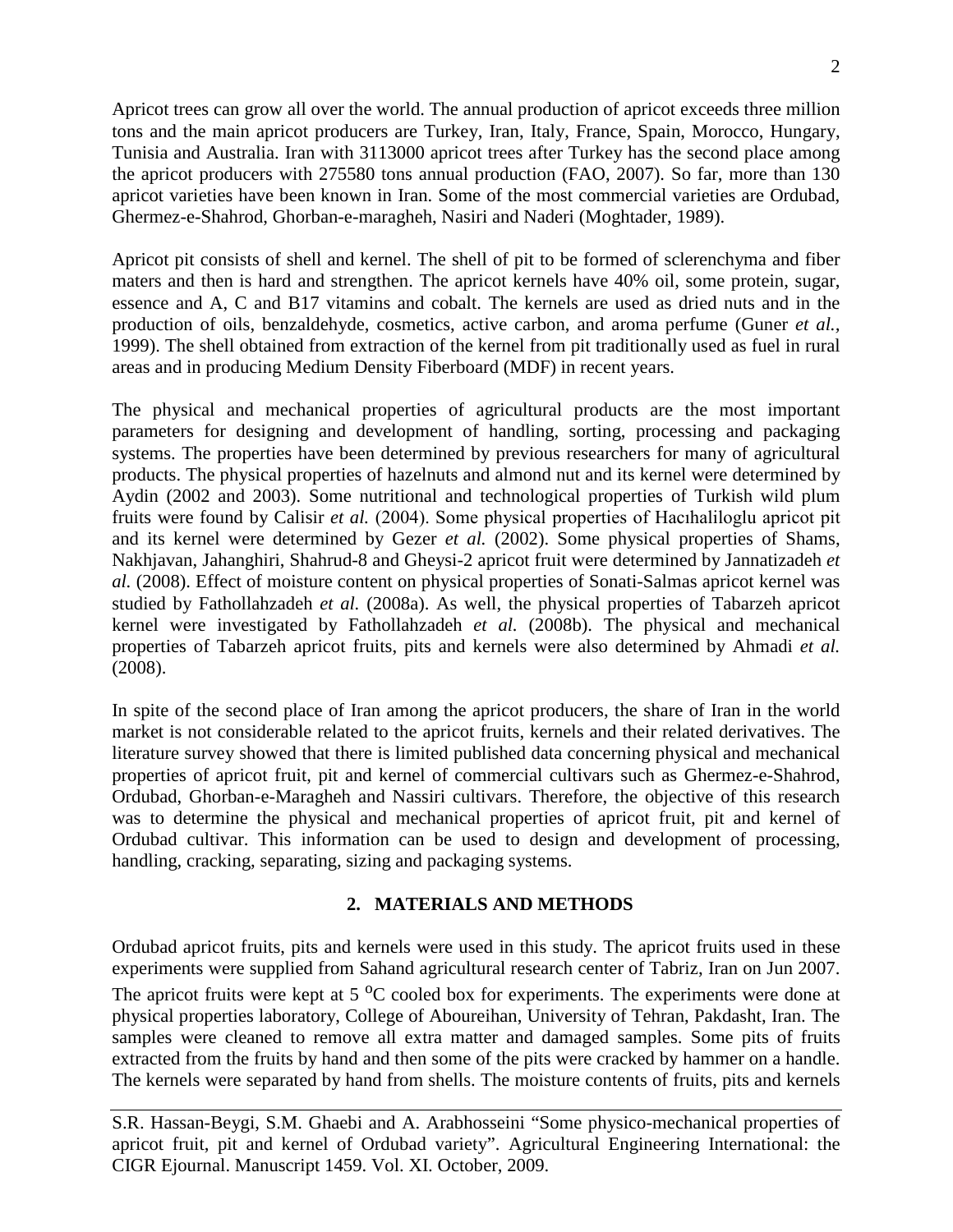were determined by using air oven method. The oven temperature was set at  $105\pm3$  <sup>o</sup>C and the samples weighed every 30 minute until the weight difference in two consecutive weighing was less than 0.2% of initial weight (Ghaebi *et al.,* 2008; Kashaninejad *et al.,* 2006).

To determine the size of the fruits, pits and kernels, three mutually perpendicular axes were defined, Length (L, the longest intercept along of pedicel), width (W, the longest intercept normal to L) and thickness (T, the longest intercept normal to L and W) (Fig. 1). The dimensions of each sample were measured along the axes by a micrometer with an accuracy of  $\pm 0.01$  mm. The mass of each apricot fruit, pit and kernel were measured by a digital balance with an accuracy of ±0.001 g. The dimensions and mass were measured for 100 samples for the apricot fruit and 50 samples for the apricot pit and kernel.



Figure 1. Defined dimensions for apricot fruit, pit and kernel.

The actual volume of fruit, pit and kernel were determined by the water displacement technique (Mohsenin, 1986). The apricot fruit, pit and kernel with known weight were submerged with a metal sponge sinker into a cylinder containing known volume of water and the weight of water displaced by the samples were recorded. The volume of each fruit was calculated by following equation (Mohsenin, 1986). The volumes of 50 samples were determined for fruit, pit and kernel.

$$
V_w = \frac{m_w}{\rho_w} \tag{1}
$$

where:  $V_w$  is volume of displaced water (cm<sup>3</sup>), mw is mass of d sp laced water (g) and  $\rho_w$  is density of water (kgm<sup>-3</sup>). The true density was calculated from measured mass and volume by equation (2) (Mohsenin, 1986):

$$
\rho_t = \frac{m}{V_w} \tag{2}
$$

where:  $\rho_t$  is true density (kgm<sup>-3</sup>) and m is mass of the samples (g).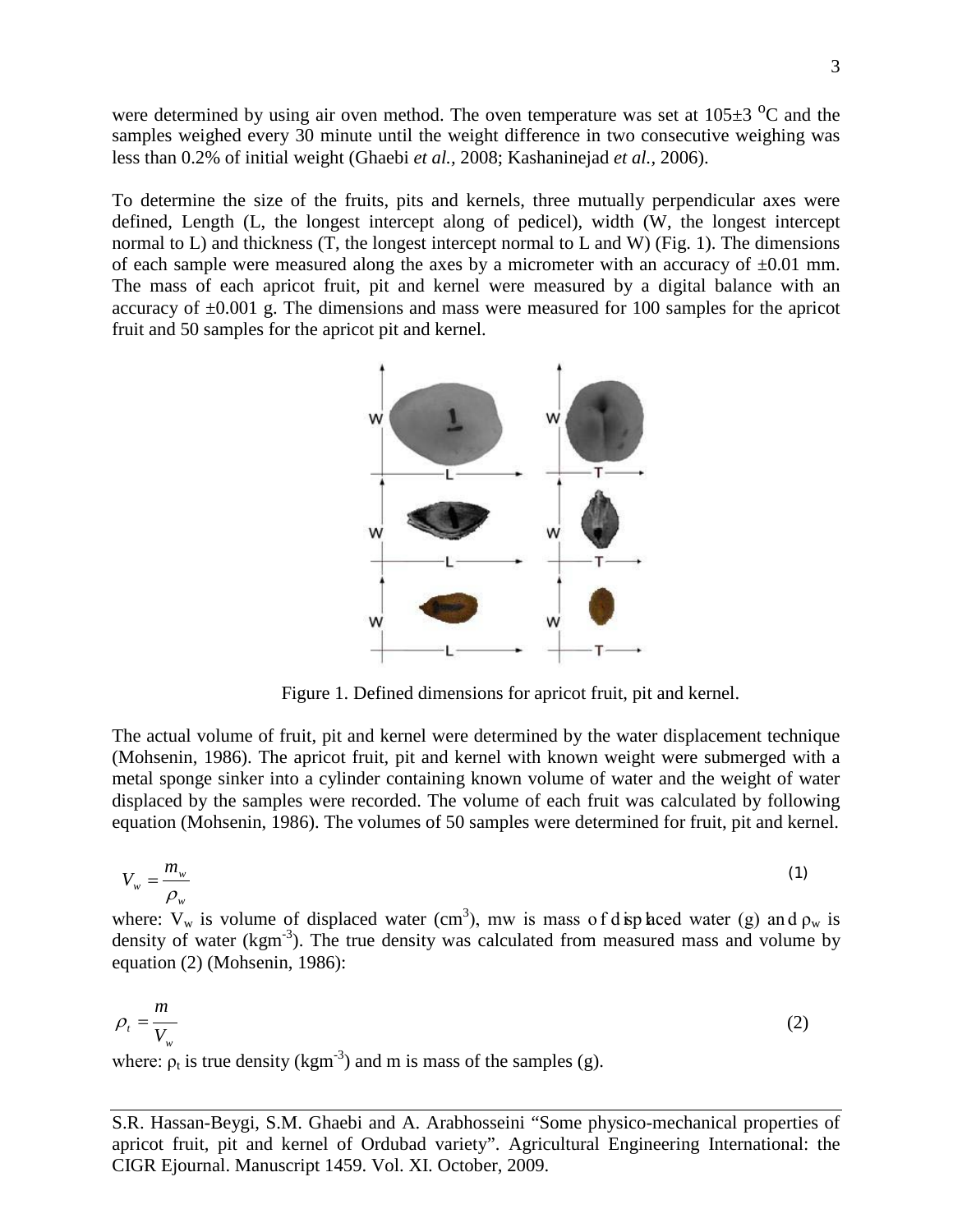4

The bulk density was determined using the mass and volume relationship by filling an empty container of predetermined volume and weight (Fraser *et al.,* 1978). The apricot fruit, pit and kernel were dropped into the containers with volumes of 3320, 310 and 50 cm3, respectively from a height of 10 cm. The excess samples were removed by sweeping the surface of the container so that the samples were not compressed in any way. The samples bulk density values are mass of the samples within the containers divided to volume of the containers. Porosity of the samples was calculated as (Stroshine and Hamann, 1994; Mohsenin, 1986):

$$
\varepsilon = \frac{\rho_t - \rho_b}{\rho_t} \times 100
$$
\n(3)

Geometric mean diameter  $(D_g)$ , sphericity  $(\phi)$  and surface area (S.A.) values were found using the following formula (Jain & Bal, 1997; Mohsenin, 1986):

$$
D_g = (LWT)^{0.333} \tag{4}
$$

$$
\phi = \frac{D_s}{L} \tag{5}
$$

$$
S.A. = \frac{\pi B L^2}{2L - B} \tag{6}
$$

where  $B = (WT)^{0.5}$ 

The coefficient of static friction of the apricot fruit, pit and kernel were determined by using inclined plane method on steel, galvanized steel and plywood sheet surfaces. The end of the friction surface (inclined plane) was attached to an endless screw. The apricot fruit was placed individually on the friction surfaces so that longitudinal axis of fruit was coaxial with length of the surfaces. The apricot pits and kernels arranged in a cylinder with diameter of 80 mm and height of 50 mm and then the cylinder was placed on the surfaces. The cylinder was slowly lifted up to avoid friction between the cylinder and surfaces. The friction surfaces were gradually raised by the screw when the samples started sliding over the surfaces. Both horizontal and vertical height values were measured by a ruler and, using the tangent of that angle, the coefficient of static frication was calculated by following equation (Musa and Hayder, 2004 and Suthar and Das 1996). The experiments were replicated 15 times for fruit and 5 times for pit and kernel.

# $\mu_{s} = \tan \alpha$  (7)

where:  $\mu$  is coefficient of static friction,  $\alpha$ : is angle that the incline makes with the horizontal when sliding begins.

The rolling coefficient of apricot fruit was also determined by using inclined plane method on steel, galvanized steel and plywood sheet surfaces. The apricot fruit was placed individually on the friction surfaces so that longitudinal axis of fruit was perpendicular with length of the surfaces. The friction surfaces were gradually raised by the screw when the samples started rolling over the surfaces. The tangent of this angle was calculated and named rolling coefficient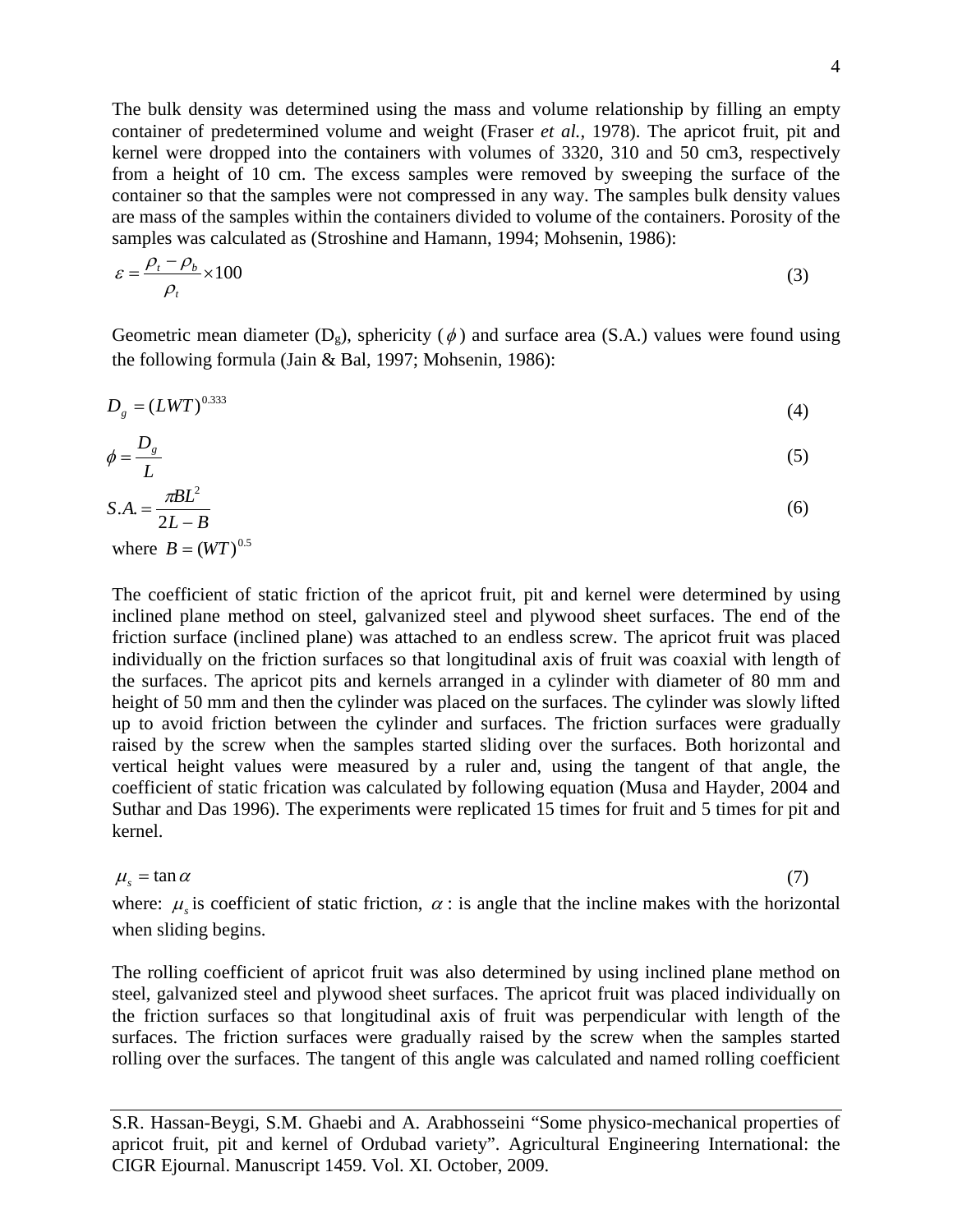(Ghanbarian *et al.,* 2009; Goyal *et al.,* 2007; Bahnasawy *et al.,* 2004). The experiments were replicated 15 times.

The projected areas (PA) were measured in three perpendicular directions for each sample of apricot fruit, pit and kernel using an apparatus, which works based on digital image processing technique. Images were taken by a digital camera (Canon Ixus 65) in controlled conditions. The captured images were transmitted to a computer and then processed by Matlab and Photoshop softwares. The projected areas were obtained from pixel-area relationship, which was calibrated for known area materials. This method has been used and reported by several researchers (Ghaebi *et al.,* 2008; Khoshnam *et al.,* 2007). The projected areas of 50 samples were determined.

The mechanical properties of the apricot fruit, pit and kernel were determined using a biological material test (BMT) device which was developed by Ghaebi (2008). This device has three main components, which are a stable forced and moving platform, a driving unit (AC electric motor, inverter and reduction unit) and a data acquisition (load cell with resolution of 0.2 N, indicator, PC interface and software).

A probe with 1.5 mm diameter was installed on the load cell of the BMT device for determination of the fruit hardness. The velocity of moving platform was 45 mm/s. The required force for the probe penetration was measured at the upper, middle and lower parts of the fruit. The modulus of elasticity of the fruit and pit were determined by Hertz theory according to the ASAE standard at 6 mm/s velocity of the moving platform (ASAE, 1998). As well, the rupture force of the fruit and kernel were measured at 6 mm/s.

The rupture force, deformation and toughness of apricot pit were determined at different moisture content levels (0.085, 0.2, 0.3 and 0.4 d.b.) and direction of compression loadings (along with length, X, width, Y, and thickness, Z). The apricot pit was placed on the fixed base of the BMT device and pressed with a plate fixed on the load cell at 6 mm/min speed until the pit ruptured. It was assumed that rupture occurred at the bio-yield point that is the point in the force– deformation curve where there is a sudden decrease in force. As soon as the bio-yield point was detected, the compression was stopped. The results from the compression tests should be considered the maximum force and deformation that shell of the apricot pit can withstand prior to rupture. Energy absorbed  $(E_a)$  by the sample at rupture was determined by calculating the area under the force–deformation curve from the following equation (Gupta and Das, 2000; Braga *et al.,* 1999; Mohsenin, 1986;).

$$
E_a = \frac{1}{2} F_r D_r \tag{8}
$$

where  $F_r$  is the rupture force and  $D_r$  is the deformation at rupture point.

Toughness (P) is expressed as the energy absorbed by the apricot pit up to rupture point per unit volume of the pit. This was calculated using the following formula (Olaniyan and Oje, 2002; Gupta and Das, 2000).

S.R. Hassan-Beygi, S.M. Ghaebi and A. Arabhosseini "Some physico-mechanical properties of apricot fruit, pit and kernel of Ordubad variety". Agricultural Engineering International: the CIGR Ejournal. Manuscript 1459. Vol. XI. October, 2009.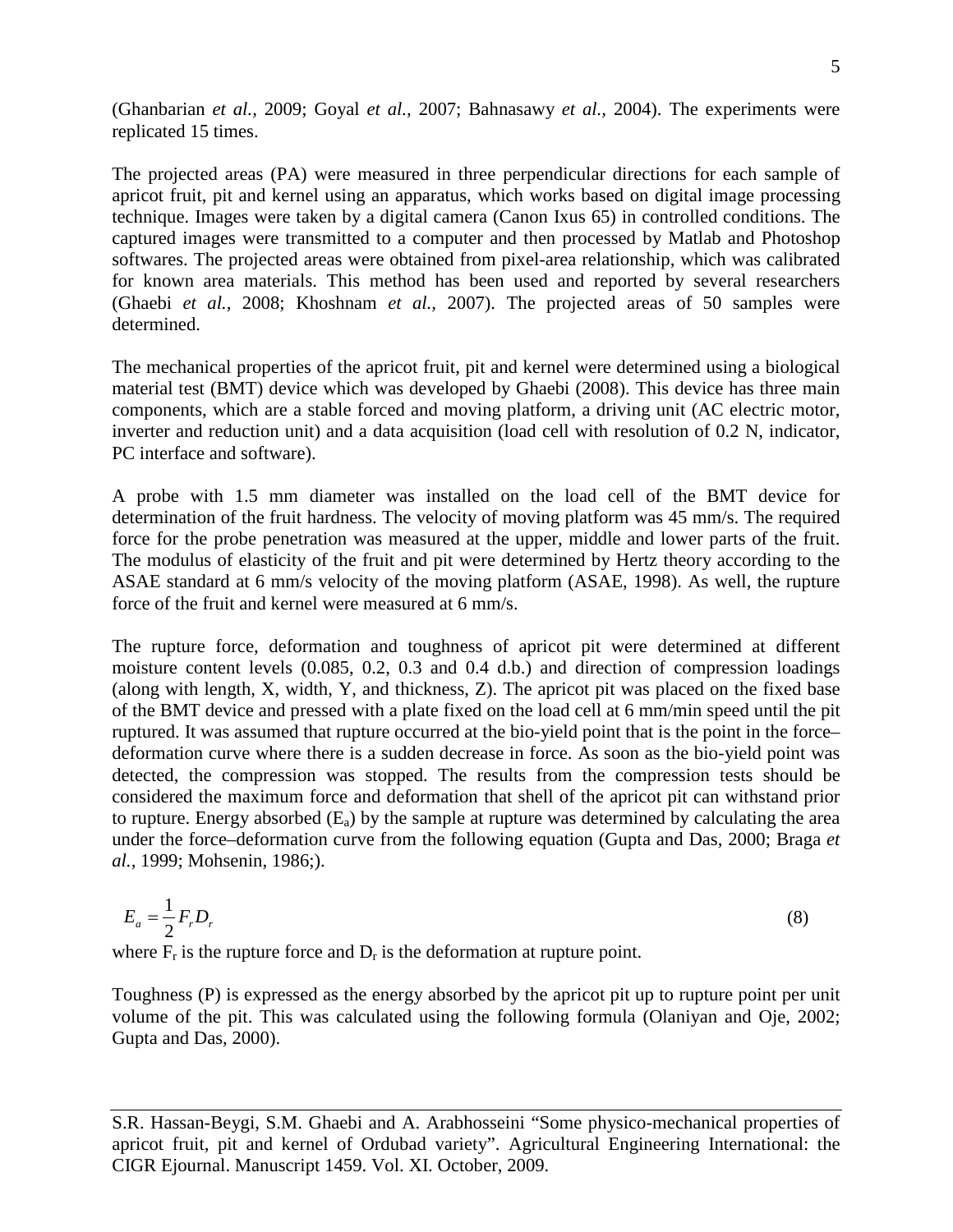$$
p = \frac{E_a}{V} \tag{9}
$$

where  $E_a$  is the energy absorbed by the apricot pit and V is the volume of the pit, which can be estimated from following formula (Vursavus and Ozguven, 2004).

$$
V = \frac{\pi}{6}(LWT) \tag{10}
$$

where L is the length, W is the width and T is the thickness of pit.

Spreadsheet softwares of Microsoft EXCEL 2003 and SAS were used to analyze the data. The data was statistically analyzed using the two factor completely randomized design to study the effects of four moisture contents and three compression axes on the rupture force, deformation and toughness of apricot pit under the applied load. Further, Duncan's multiple range tests was used to compare the means. Each experiment was replicated 10 times making a total of 120 apricot pits that were individually measured and tested.

#### **3. RESULTS AND DISCUSSION**

Some physical properties of the apricot fruit, pit and kernel of Ordubad cultivar is given in Table 1. These properties were found at moisture contents of 82.29% (w.b.) for fruit, 32.13% (w.b.) for pit and 22.65% (w.b.) for kernel. These moisture content values show that the most of moisture in the apricot concentrate at texture of fruit and pit has the least moisture due to wooden texture.

| Tuoto 1. Donio prijolom proportico or Orduoud upricot fruit, pit und Kerner |                    |                     |                    |
|-----------------------------------------------------------------------------|--------------------|---------------------|--------------------|
| <b>Properties</b>                                                           | Fruit              | Pit                 | <b>Kernel</b>      |
| Length $(mm)$                                                               | $46.62 \pm 2.80$   | $29.72 \pm 1.25$    | $17.81 \pm 0.83$   |
| Width (mm)                                                                  | $44.68 \pm 3.11$   | $20.82 \pm 1.24$    | $12.08 \pm 0.55$   |
| Thickness (mm)                                                              | $41.21 \pm 2.53$   | $13.07 \pm 0.94$    | $8.28 \pm 0.89$    |
| Geometric mean diameter (mm)                                                | $43.93 \pm 2.45$   | $20.01 \pm 0.88$    | $12.07 \pm 0.60$   |
| Mass $(g)$                                                                  | $48.17 \pm 7.63$   | $2.69 \pm 0.41$     | $0.82 \pm 0.11$    |
| Volume $\text{cm}^3$ )                                                      | $45.84 \pm 6.96$   | $2.59 \pm 0.34$     | $0.77 + 0.08$      |
| Sphericity (%)                                                              | $94.35 + 3.31$     | $67.39 + 2.04$      | $67.85 \pm 3.10$   |
| Surface area $\text{(mm}^2)$                                                | 5850.50±682.56     | $1067.03 \pm 96.00$ | 389.38±40.25       |
| $P_A$ (mm <sup>2</sup> )                                                    | 1878.12±252.97     | $444.55 \pm 50.51$  | $154.84 \pm 10.56$ |
| $P_B$ (mm <sup>2</sup> )                                                    | 1738.26±205.62     | $187.43 + 22.32$    | $79.15 \pm 9.75$   |
| $P_C$ (mm <sup>2</sup> )                                                    | 1741.67±223.05     | $246.77 \pm 30.57$  | $101.83 \pm 11.69$ |
| Bulk density $(kg/m^3)$                                                     | $533.63 \pm 10.89$ | $453.10 \pm 10.75$  | 585.00±19.34       |
| True density $(kg/m^3)$                                                     | 1033.99±11.44      | $906.39 \pm 186.38$ | 993.64±38.86       |
| Porosity (%)                                                                | $48.39 \pm 0.57$   | $47.30 \pm 13.83$   | $41.04 \pm 2.33$   |

Table 1. Some physical properties of Ordubad apricot fruit, pit and kernel

The frequency distributions of dimensional characteristics and mass of the Ordubad fruit, pit and kernel are given in Figs. 2–4, respectively. As depicted from Fig. 2, 97% of fruit lengths were between 40.31 to 51.77 mm; 97% of fruit widths were between 38.57 to 51.44 mm; 94% of fruit thicknesses were between 33.94 to 45.22 mm and 91% of fruit mass were between 35.70 to 60.74 g. Jannatizadeh *et al.* (2008) reported the mean values of apricot fruit length, width and thickness of Shams, Nakhjavan, Djahangiri, Sefide Damavand, Shahroud-8 and Gheysi-2 cultivars were in the range of 40.97 to 46.63 mm, 36.23 to 45.37 mm and 35.26 to 43.97 mm,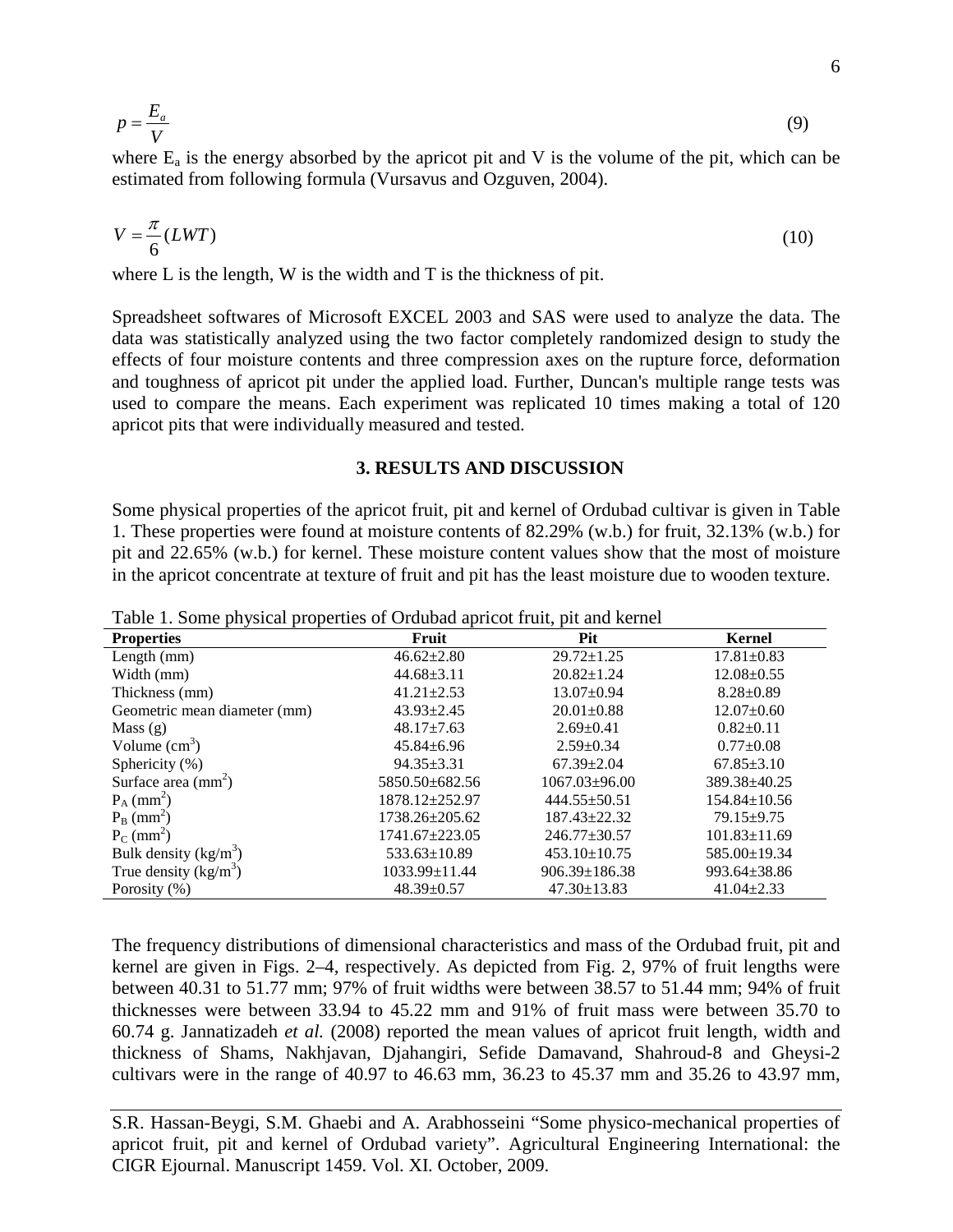respectively. The dimensional characteristics and mass of Ordubad cultivar are in the range of the values reported by Hacıseferogullari *et al.* (2007) for Hasanbey variety of Turkey.



Figure 2. Frequency distribution of dimensions and mass of Ordubad apricot fruit.

It is clear from Fig. 3 that 96% of pit lengths were in the range of 27.79 to 32.32 mm; 92% of pit widths were in the range of 19.06 to 22.94 mm; 92% of pit thicknesses were in the range of 11.19 to 14.72 mm and 96% of pit mass were in the rang of 1.93 to 3.59 g. Ahmadi *et al.* (2008), research work showed that average values of length, width, thickness and mass of Tabarzeh pit were 27.85 mm, 16.33 mm, 10.15 mm and 1.44 g, respectively. These values are less than that of Ordubad pit cultivar, which were contributed to larger dimensions of Ordubad cultivar.

Figure 4 shows that 90% of kernel lengths were in the range of 16.36 to 19.11 mm; 88% of kernel widths were in the range of 11.16 to 12.87 mm; 94% of kernel thicknesses were in the range of 6.73 to 9.88 mm and 92% of kernel mass were in the rang of 0.67 to 1.01 g. Fathollahzadeh *et al.* (2008a,b), reported that average values of length, width, thickness and mass of Tabarzeh and Sonati-Salmas kernels were 15.76 and 15.43 mm for length, 11.06 and 10.49 mm for width, 5.45 and 5.75 mm for thickness, and 0.448 and 0.484 g for mass. The higher average values of Ordubad cultivar were contributed to larger dimensions of this cultivar.

S.R. Hassan-Beygi, S.M. Ghaebi and A. Arabhosseini "Some physico-mechanical properties of apricot fruit, pit and kernel of Ordubad variety". Agricultural Engineering International: the CIGR Ejournal. Manuscript 1459. Vol. XI. October, 2009.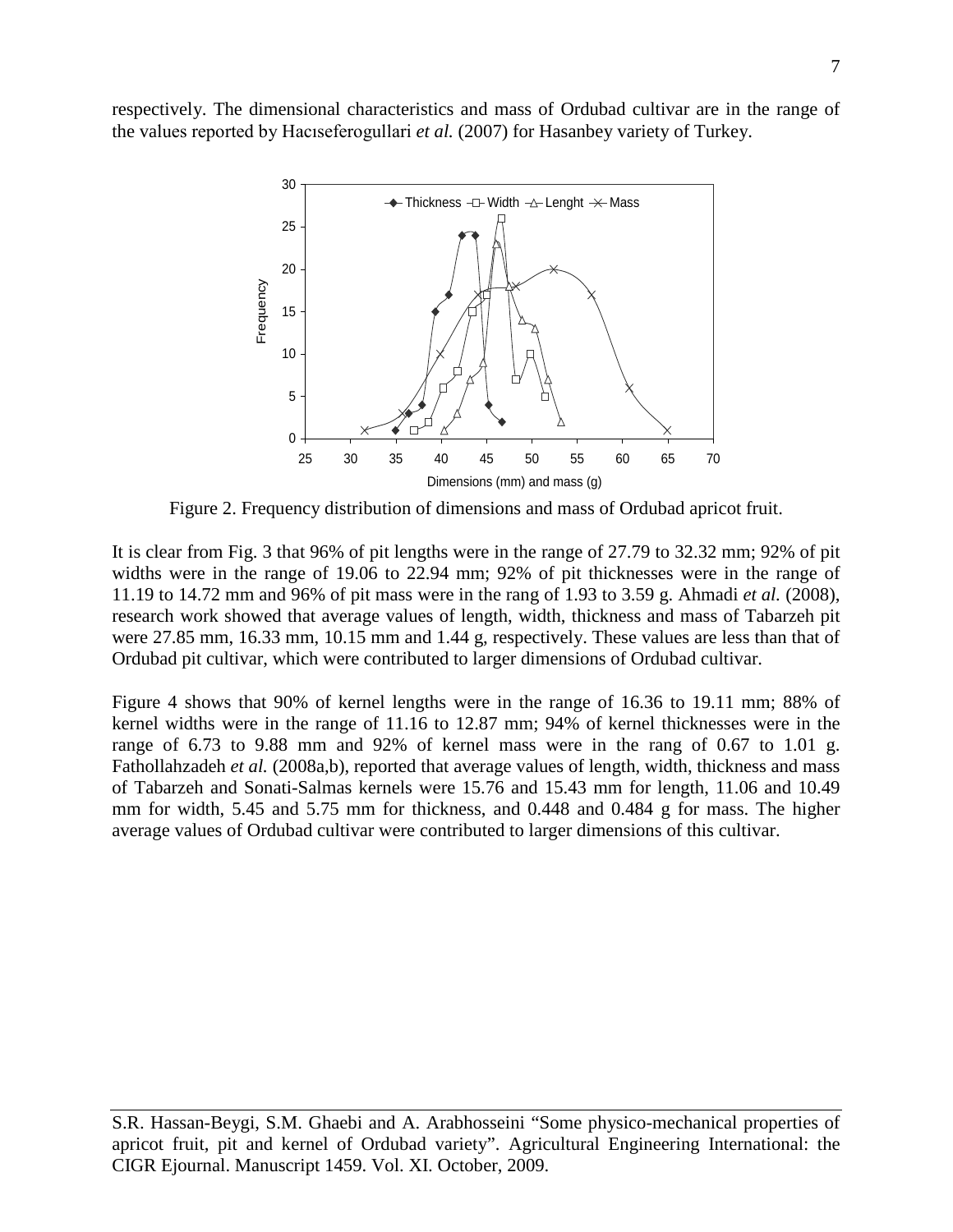

Fig. 3. Frequency distribution of dimensions and mass of Ordubad apricot pit.



Figure 4. Frequency distribution of dimensions and mass of Ordubad apricot kernel.

Comparing dimensions and mass of Ordubad fruit, pit and kernel (Figs. 2-4) showed that mass of fruit is almost 18-times of mass of pit and mass of pit is almost 3.3-times of mass of kernel. Therefore, nearly 94% of mass of this apricot cultivar is related to texture of fruit and less than 2% of mass of this variety is related to kernel. The average of dimensions of fruit is 2-times of pit and 4-times of kernel. A part of these differences could be contributed to higher moisture content of the fruit texture.

The sphericity of fruit, pit and kernel of Ordubad cultivar were 94.4%, 67.4% and 67.85%, respectively (Table 1). The shape of fruit was nearly spherical and the shape of pit and kernel were nearly elliptical. The sphericity of Turkish apricot fruit cultivars was reported in the range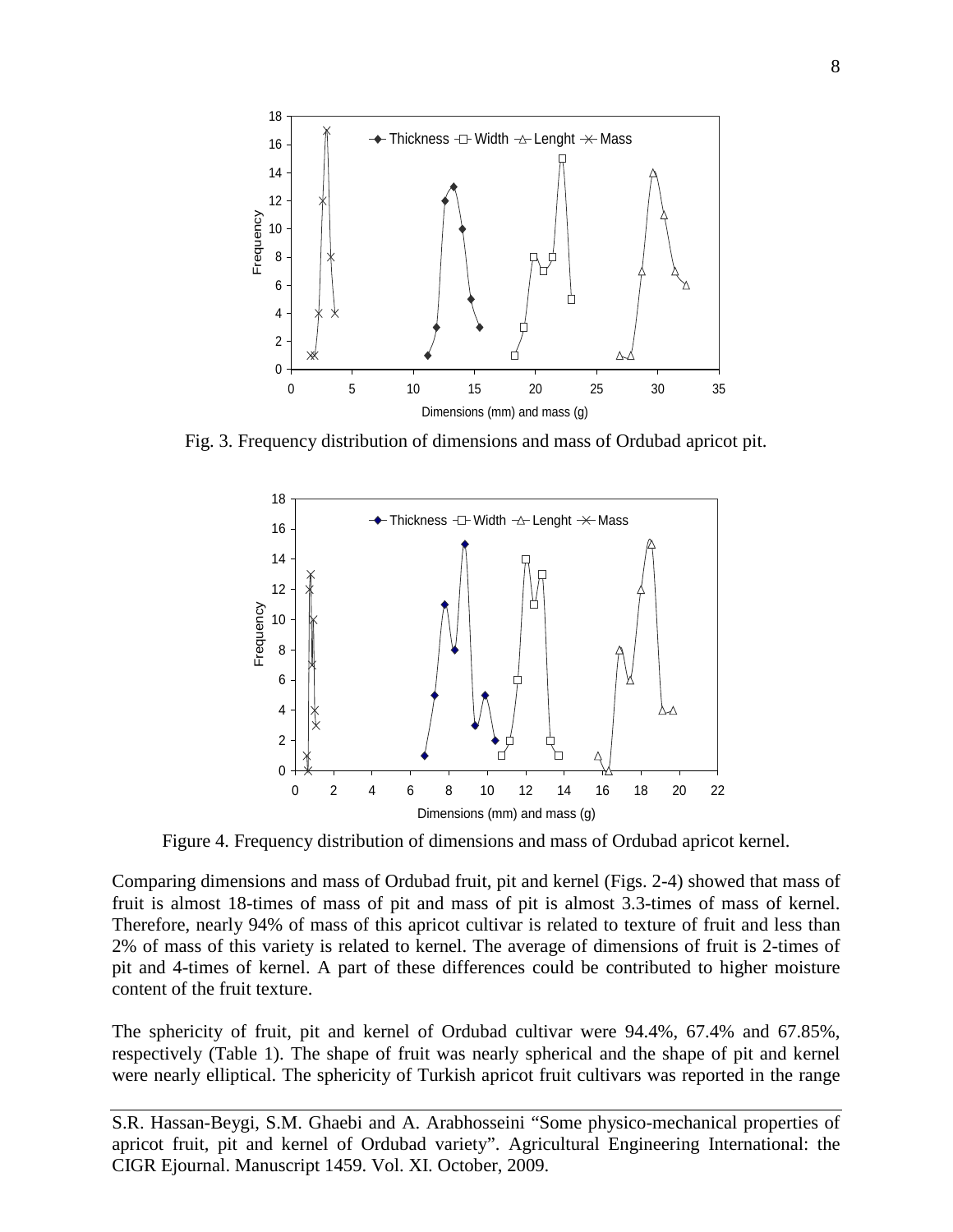of 87.6 to 99.1% by Hacıseferogullari *et al.* (2007). The sphericity of Hacıhaliloglu apricot pit was reported 65.37% by Gezer *et al.* (2002).

The average value of fruit surface area was found about 5.5-times of pit surface area and about 15-times of kernel surface area. These data showed that the rate of heat and mass transfer from kernel and pit are lower than that of fruit. The larger dimensions of the fruit are the reason of the higher values surface area of fruit than the pit and kernel. The surface areas of Turkish apricot fruit cultivars namely Hacihaliloglu, Hasanbey, Soganoglu and Kabaasi were 4098.97, 5351.69, 4071.39 and 4760.88 mm<sup>2</sup> (Haciseferogullari *et al.,* 2007). The average surface area of Ordubad fruit cultivar was in agreement with surface area of Hasanbey cultivar.

As the results, the projected area which was perpendicular to thickness  $(P_A)$  of fruit, pit and kernel was the greatest and that of perpendicular to length  $(P_B)$  was the smallest. The differences among the three projected areas in fruit were inconsiderable due to spherical shape of fruit. The difference between  $P_A$  and the other projected areas was considerable because of elliptical shape of the pit and kernel. The average of projected areas of the fruit was about 6-times of that of pit and the average of projected areas of pit was about 2.5-times of kernel, which were contributed to the dimensions of the fruit, pit and kernel.

The maximum and minimum values of bulk density were related to the kernel and pit, respectively (Table 1). Therefore, the required space per unit of mass for the kernel was less than that of the fruit and pit. These results would be useful in determining the size of packaging box. Calisir *et al.* (2004) reported that the bulk density of wild plum fruit is 515.12 kg/m<sup>3</sup>, which was about the bulk density of Ordubad fruit. The true density of Ordubad fruit was a little higher than that of water and the true density of pit and kernel were a little lower than water. The porosity of the fruit (48.39%) and pit (47.3%) was nearly equal and the porosity of the kernel (41.04%) was lower than the fruit and pit which were indicated that ventilation of the fruit and pit was the same and ventilation of the kernel was lower than that of the fruit and pit.

The effect of the friction surface types on static coefficient of friction of the fruit, pit and kernel are shown in Fig. 5. The coefficient of friction of the fruit on the different surface types were nearly the same. The coefficient of friction of the kernel and fruit were the maximum and minimum values, respectively in all surfaces, which could be contributed to less surface roughness of kernel and fruit. Jannatizadeh *et al.* (2008) reported the coefficient of friction of fruits namely Shams, Nakhjavan, Djahangiri, Sefide Damavand, Shahroud-8 and Gheysi-2 cultivars on steel and galvanized steel sheets were in the range of 0.173 to 0.404 and 0.141 to 0.308, respectively.

S.R. Hassan-Beygi, S.M. Ghaebi and A. Arabhosseini "Some physico-mechanical properties of apricot fruit, pit and kernel of Ordubad variety". Agricultural Engineering International: the CIGR Ejournal. Manuscript 1459. Vol. XI. October, 2009.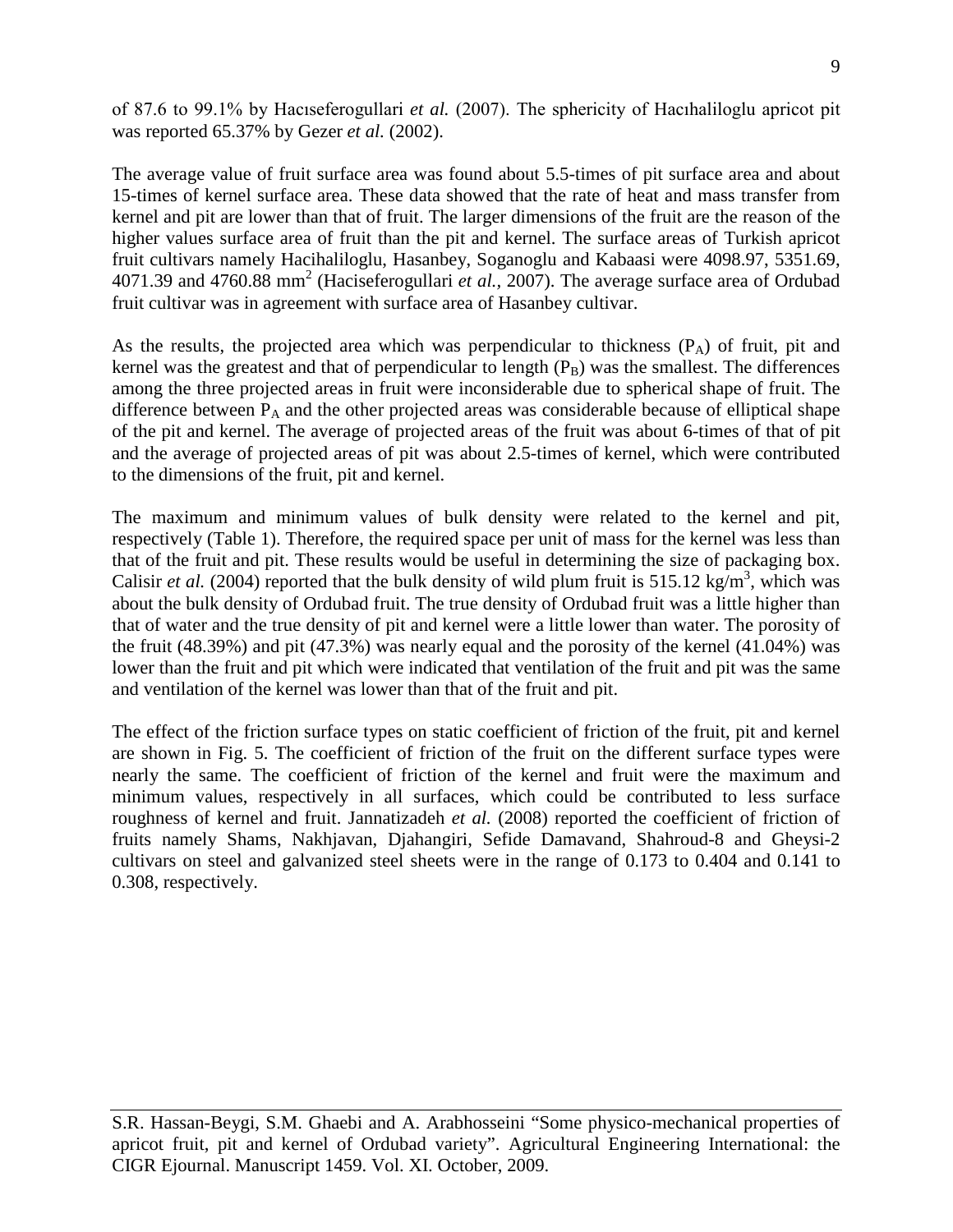

Figure 5. The effect of friction surface types on coefficient of friction of Ordubad apricot fruit, pit and kernel.

Figure 6 shows the effect of the surface types on rolling coefficient of the Ordubad fruit. The rolling coefficients of the fruit on steel and galvanized steel were the same and more than that of plywood. Comparing the Figs. 5 and 6 showed that the coefficient of friction and rolling coefficient of Ordubad fruit were nearly equal, which could be related to spherical shape of the fruit.



Figure 6. Effect on surface types on rolling coefficient of Ordubad apricot fruit.

The effect of loading position on hardness of the fruit is shown in Fig. 7. The minimum hardness of the fruit is at the middle part and the hardness at upper and lower parts are nearly the same. The average of rupture force of the fruit and kernel were 29.60 N and 135.28 N, respectively. The texture of the fruit was softer than the kernel which could be contributed to higher moisture content of fruit flesh and compositions of the fruit flesh and kernel. The modulus of elasticity of the fruit and pit were 2.10 MPa and 240.70 MPa, respectively. The reason of this difference could be due to the hardness of fiber and sclerenchyme of the pit. Haciseferogullari *et al.* (2007)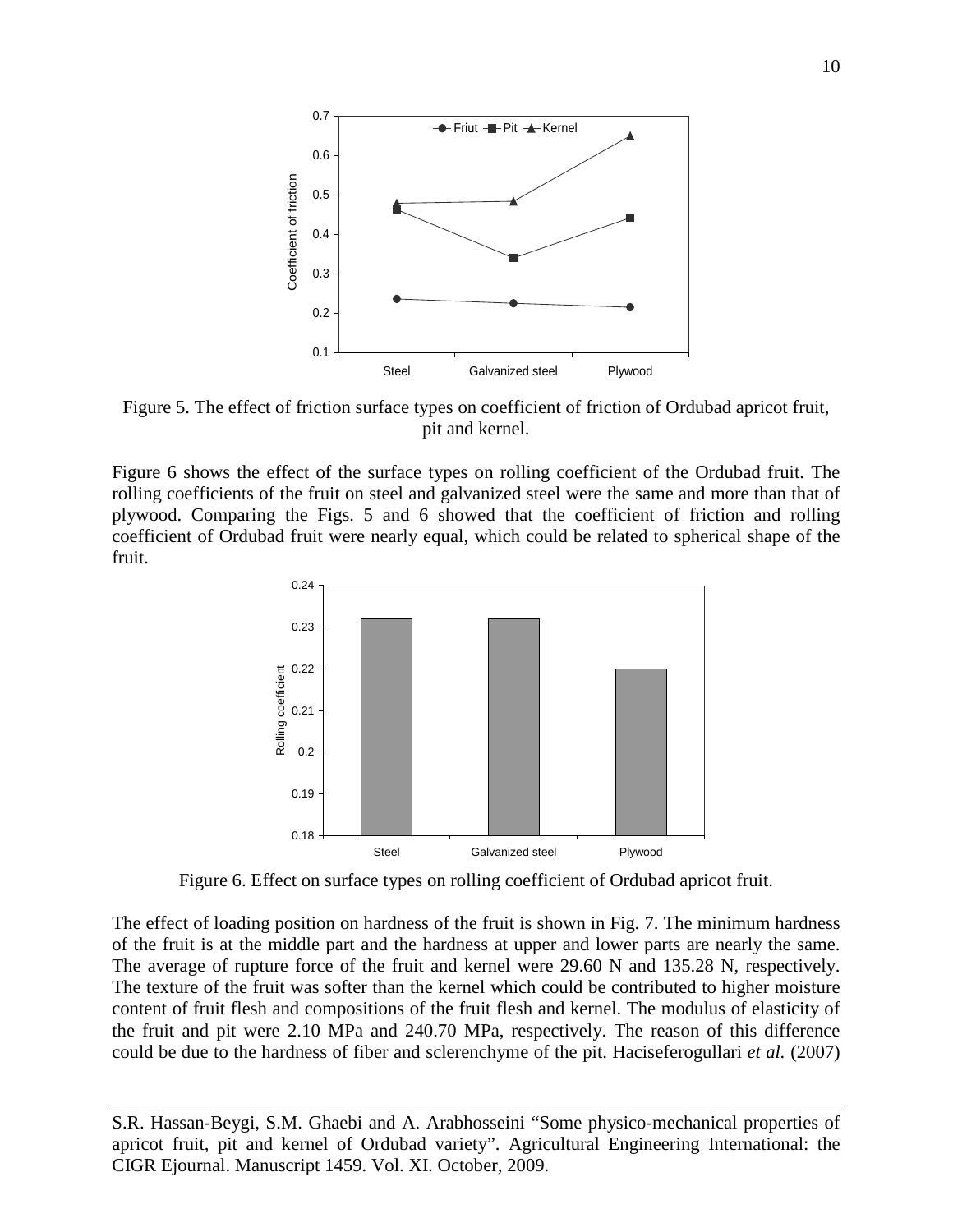reported that the elasticity modulus of six Turkish varieties of apricot fruit are in the range of 2.44 to 4.64 MPa.



Figure 7. Hardness of Ordubad apricot fruit at upper, middle and lower parts.

Figure 8 shows the effect of moisture content and compression axis on force required to initiate pit rupture. The required force to initiate pit rupture along the X-axis decreased significantly from 847.70 to 324.49 N as the moisture content increased from 0.085 to 0.4 d.b because at higher moisture contents, the shell became soft and weak and this was responsible for the initial reduction in rupture force.

The rupture force along the Y–axis decreased significantly from 511.11 to 163.51 N with increase in moisture content from 0.085 to 0.3 d.b and later increased from 163.51 to 210.85 N with increase in moisture content from 0.3 to 0.4 d.b. The trend of rupture force along the Z-axis was similar to Y-axis i.e. the rupture force at first decreased significantly from 591.47 to 249.22 N with increase in moisture content from 0.085 to 0.3 d.b and then the rupture force increased from 249.22 to 339.54 N with increase in moisture content from 0.3 to 0.4 d.b. The reason of this phenomena could be related to the time that the apricot pit samples were compressed along the Y and Z axes and further absorption of water by the pit made kernel inside to swell up and fill the clearance between the kernel and the shell thereby became structurally turgid and this resulted in an increase in rupture force again. Similar trends were also observed by Aydın (2003) for almond nut, by Olaniyan and Oje (2002) for shea nut and Vursavus and Ozguven (2004) for Hacıhaliloglu apricot pit.

S.R. Hassan-Beygi, S.M. Ghaebi and A. Arabhosseini "Some physico-mechanical properties of apricot fruit, pit and kernel of Ordubad variety". Agricultural Engineering International: the CIGR Ejournal. Manuscript 1459. Vol. XI. October, 2009.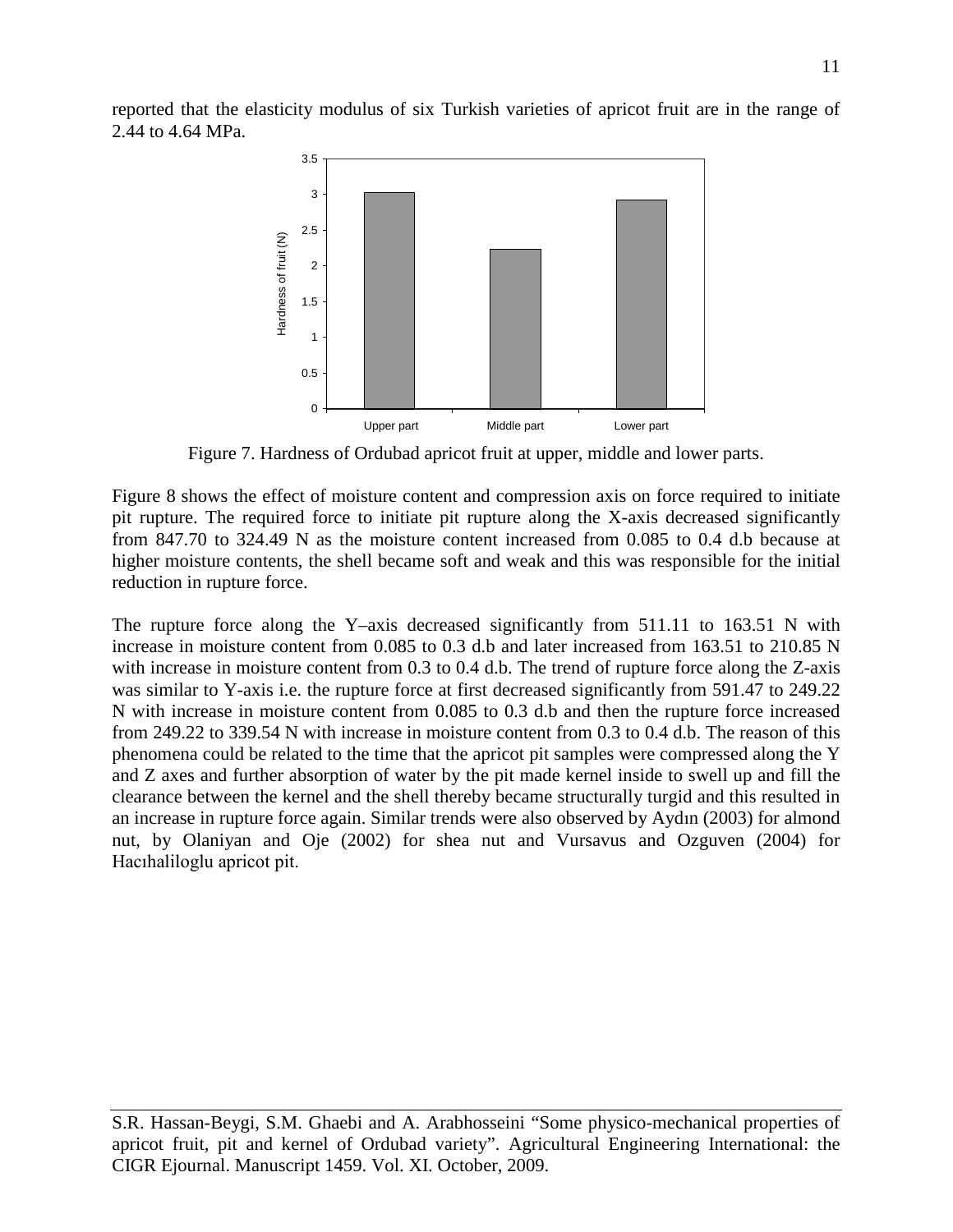

Figure 8. Effect of moisture content and compression axis on rupture force of the apricot pit.

Statistical analysis revealed that the effect of moisture content, compression axis and interaction of moisture content by compression axis on rupture force were significant  $(P< 0.01)$ . There was not significant difference between the rupture forces along the Y and Z axes according to Duncan's multiple range test. Generally, the apricot pit need less compressive force to extract the kernel when loaded along the Y-axis compared to other two compression axes. Therefore, for designing cracking machines the axes should be taken into consideration. Similar results were reported by Vursavus and Ozguven (2004) for Hacıhaliloglu apricot pit.

Figure 9 shows the effect of moisture content and compression axis on deformation at rupture. The deformation along the X–axis decreased significantly from 4.19 to 2.68 mm with increase in moisture content from 0.085 to 0.3 d.b and later increased to 3.05 mm with increase in moisture content from 0.3 to 0.4 d.b. The trend of deformation along the Z-axis was similar to X-axis i.e. the deformation at first decreased significantly from 3.09 to 1.51 mm with increase in moisture content from 0.085 to 0.3 d.b and then the rupture force increased to 1.82 mm with increase of moisture from 0.3 to 0.4 d.b. The reason for this trend for compression along the X and Z axes is that at higher moisture content apricot pit behaves like a structurally turgid material because there is not enough clearance between the shell and the kernel. The similar trend for Z-axis was reported by Vursavus and Ozguven (2004) for Hacıhaliloglu apricot pit. However, the deformation along the Y-axis decreased significantly from 2.75 to 1.45 mm as the moisture content increased from 0.085 to 0.4 d.b. Generally, the deformation values for apricot pit compressed along the X-axis were always higher than for those compressed along the other two axes. This shows that the pit is more flexible and more resistant to rupturing along the X-axis compared to the other two axes. The trend of the results was in agreement with Vursavus and Ozguven (2004) and Ahmadi *et al.* (2008).

Statistical analysis revealed that the effect of moisture content and compression axis on deformation at rupture was significant  $(P<0.01)$  but the interaction of moisture content by compression axis on deformation at rupture was not significant. According to Duncan's multiple range test the difference between the deformations at rupture along the Y and Z axes was not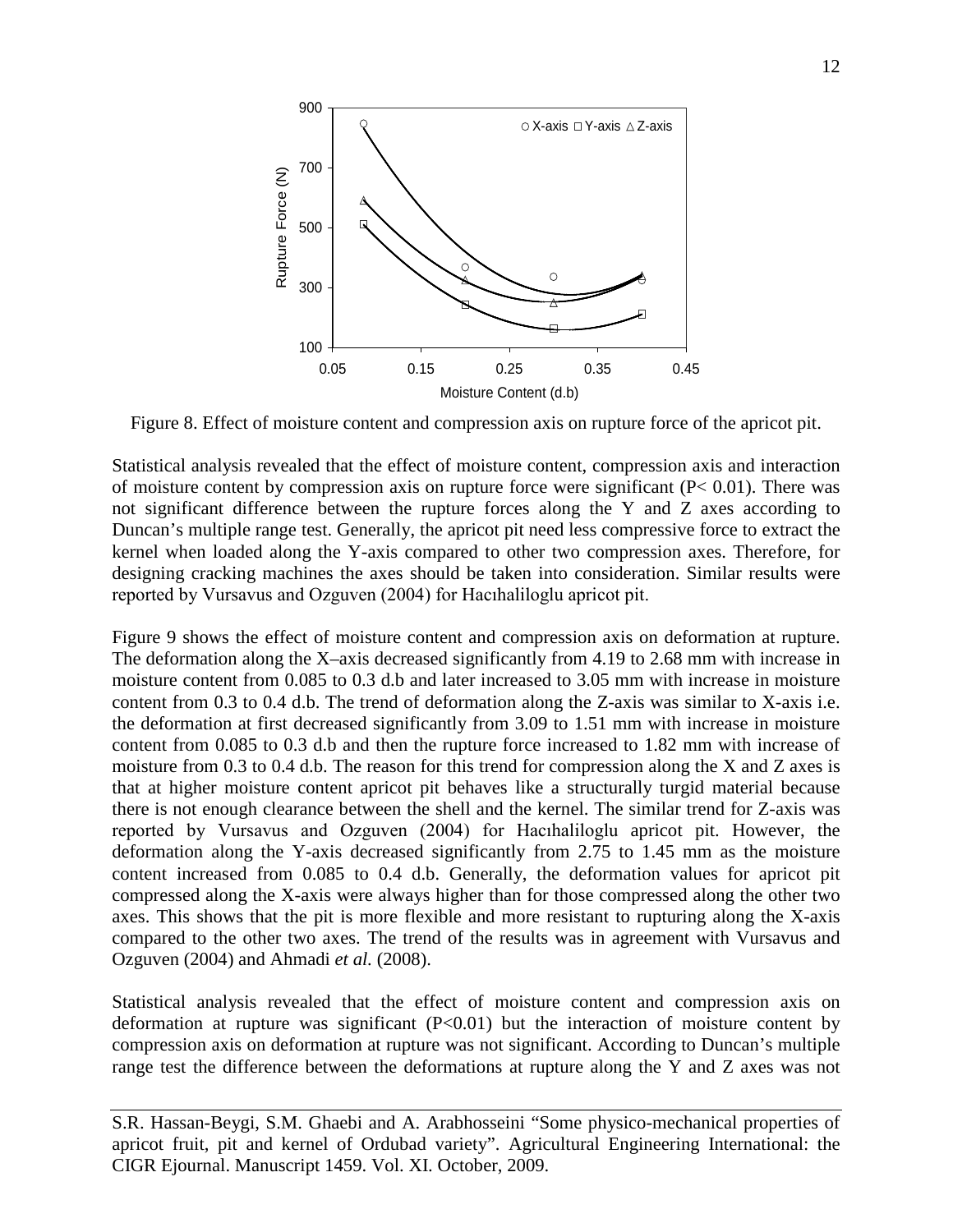significant. Similar results were reported by Vursavus and Ozguven (2004) for Hacıhaliloglu apricot pit.



Figure 9. Effect of moisture content and compression axis on deformation of the apricot pit.

The effect of moisture content and compression axis on toughness at rupture is shown in Fig. 10. The deformation along the X–axis decreased significantly from 0.502 to 0.167 mJ/mm<sup>3</sup> with increase in moisture from 0.085 to 0.3 d.b and later increased to 0.209 mJ/mm<sup>3</sup> with increase in moisture content from 0.3 to 0.4 d.b. The reason for this trend of toughness could be attributed to the fact that rupture force of pit decreased progressively with increase of moisture content in the range of 085 to 0.3 d.b, further increase of moisture content to 0.4 d.b causes an increase in the rupture force. Furthermore, volume of the apricot pit increased with increasing of moisture content. Generally the toughness values for apricot pit along the X-axis required more energy for rupture than along the other two axes. The toughness along the Y-axis first decreased from 0.210 to 0.051 mJ/mm<sup>3</sup> and that of Z-axis decreased from 0.231 to 0.076 mJ/mm<sup>3</sup> with increase in moisture content from 0.085 to 0.3 d.b and then the toughness increased to 0.066 mJ/mm<sup>3</sup> and 0.135 mJ/mm<sup>3</sup>, respectively with increase in moisture content from 0.3 to 0.4 d.b. The results of pit toughness in this study are in agreement with the findings of Olaniyan and Oje (2002) for shea nut, Vursavus and Ozguven (2004) for Hacıhaliloglu apricot pit and Ahmadi *et al.* (2008) for Tabarzeh apricot pit.

S.R. Hassan-Beygi, S.M. Ghaebi and A. Arabhosseini "Some physico-mechanical properties of apricot fruit, pit and kernel of Ordubad variety". Agricultural Engineering International: the CIGR Ejournal. Manuscript 1459. Vol. XI. October, 2009.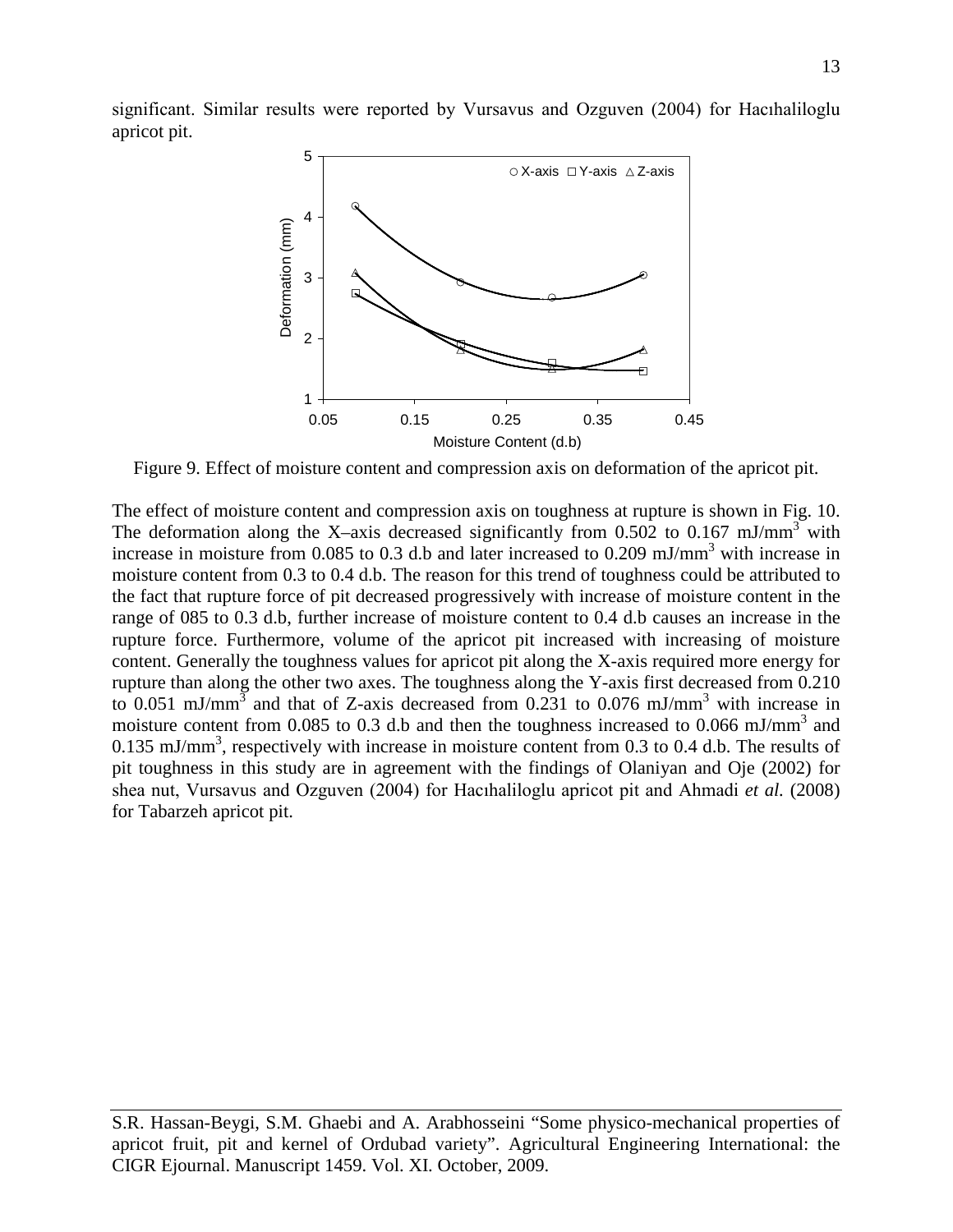

Figure 10. Effect of moisture content and compression axis on toughness of the apricot pit.

Statistical analysis showed that the effect of moisture content, compression axis and moisture by compression axis interaction on the toughness was statistically significant (P<0.01). There was no significant difference between the values of toughness along the Y and Z axes, according to Duncan's multiple range test.

## **5. CONCLUSIONS**

Some physical and mechanical properties of apricot fruit, pit and kernel of Ordubad cultivar were determined. The average values of length, width and thickness of the fruit were around 47, 45 and 41 mm, respectively which means that the Ordubad cultivar is nearly spherical with about 94% sphericity. The pit and kernel of this cultivar were nearly elliptical with sphericity of about 68%. The fruit consist of the major part of the mass and volume of this cultivar. The projected areas were maximum perpendicular to thickness and minimum to the length for fruit, pit and kernel. The maximum and minimum values of bulk density were related to the kernel and pit, respectively. The friction and rolling coefficient were nearly the same for fruit because of its sphericity. The rupture force, deformation and toughness decreased with increasing of moisture content below 0.3 d.b. The average values of rupture force, deformation and toughness of the apricot pit along the X-axis always were more than the two other axes. Therefore, the pit compression along Y or Z axes at 0.30 d.b moisture contents can be recommended for cracking operation with minimum force and energy requirements.

#### **6. ACKNOWLEDGEMENTS**

The authors would like to express their appreciation to University of Tehran for full support of the project.

### **7. REFERENCES**

Ahmadi, H., H. Fathollahzadeh and H., Mobli. 2008. Some physical and mechanical properties of Apricot Fruits, pits and Kernels (CV. Tabarzeh). American-Eurasian J. Agric. & Environ. Sci., 3 (5): 703-707.

S.R. Hassan-Beygi, S.M. Ghaebi and A. Arabhosseini "Some physico-mechanical properties of apricot fruit, pit and kernel of Ordubad variety". Agricultural Engineering International: the CIGR Ejournal. Manuscript 1459. Vol. XI. October, 2009.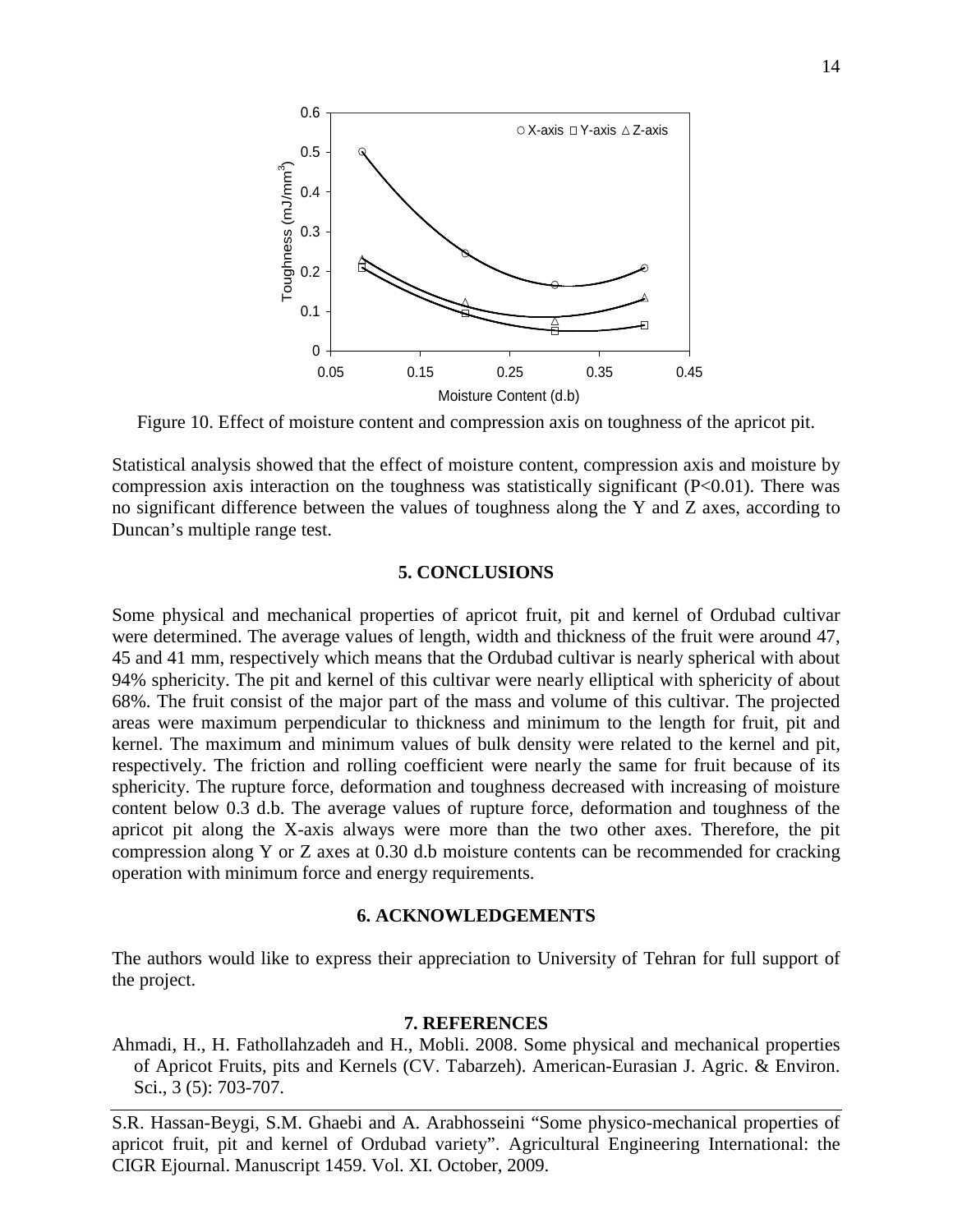- ASAE Standards. 1998. Compression test of food material of convex shape. American Society of Agricultural Engineering., S368.3. P:554-559.
- Aydın, C. 2002. Physical properties of hazelnuts. Biosystems Engineering, 82, 297–303.
- Aydin, C. 2003. Physical properties of almond nut and kernel. Journal of Food Engineering, 60, 315–320.
- Bahnasawy, A.H., Z.A., El-Haddad, M.Y., El-Ansary and H.M., Sorour. 2004. Physical and mechanical properties of some Egyptian onion cultivars. Journal of Food Engineering 62. 255–261
- Braga, G.C., S.M., Couto, T., Hara and J.T.P.A., Neto. 1999. Mechanical behavior of macadamia nut under compression loading. Journal of Agricultural Engineering Research, 72, 239–245.
- Calisir, S., H., Haciseferogullari, M., Ozcan and D., Arslan. 2004. Some nutritional and technological properties of wild plum (Prunus spp.) fruits in Turkey. Journal of Food Engineering, 66, 233–237.
- FAO. 2007). [www.faostat.fao.org.](http://www.faostat.fao.org/)
- Fathollahzadeh, H., H., Mobli, B., Beheshti, A., Jafari and A.M., Borghei. 2008a. Effects of Moisture Content on Some Physical Properties of Apricot Kernel (CV. Sonnati Salmas). The CIGR Ejournal, Manuscript FP 08 008, Vol. X.
- Fathollahzadeh, H., H., Mobli, A., Jafari, S., Rafiee and A., Mohammadi. 2008b. Some physical properties of Tabarzeh Apricot Kernel. Pakistan journal of Nutrition 7 (5): 645-651.
- Fraser, B.M., S.S., Verma and W.E., Muir. 1978. Some physical properties of fababeans. J. Agric. Eng. Res., 22, 53-57.
- Gezer, I., H., Hacıseferogulları and F., Demir. 2002. Some physical properties of Hacıhaliloglu apricot pit and it's kernel. Journal of Food Engineering, 56, 49–57.
- Ghaebi, S.M. 2008. Determination of physical and mechanical properties of Iranian apricot fruit, pit and kernels (in Persian). MSc Thesis, Abureihan University College, University of Tehran Pakdasht, Iran.
- Ghaebi, S.M., S.R., Hassan-Beygi, M.H., Kianmehr and A., Arabhosseini. 2008. Some physical properties of Ordubad apricot fruit. Proceedings of 5<sup>th</sup> National Congress on Agricultural Machinery Engineering and Mechanization, Mashhad, Iran.
- Ghanbarian, D., N., Kolchin, S.R., Hassan-Beygi and R., Ebrahimi. 2009. Design and Development of a Small Potato-Grading Machine Using Capron Net. Journal of Food Process Engineering (in press).

S.R. Hassan-Beygi, S.M. Ghaebi and A. Arabhosseini "Some physico-mechanical properties of apricot fruit, pit and kernel of Ordubad variety". Agricultural Engineering International: the CIGR Ejournal. Manuscript 1459. Vol. XI. October, 2009.